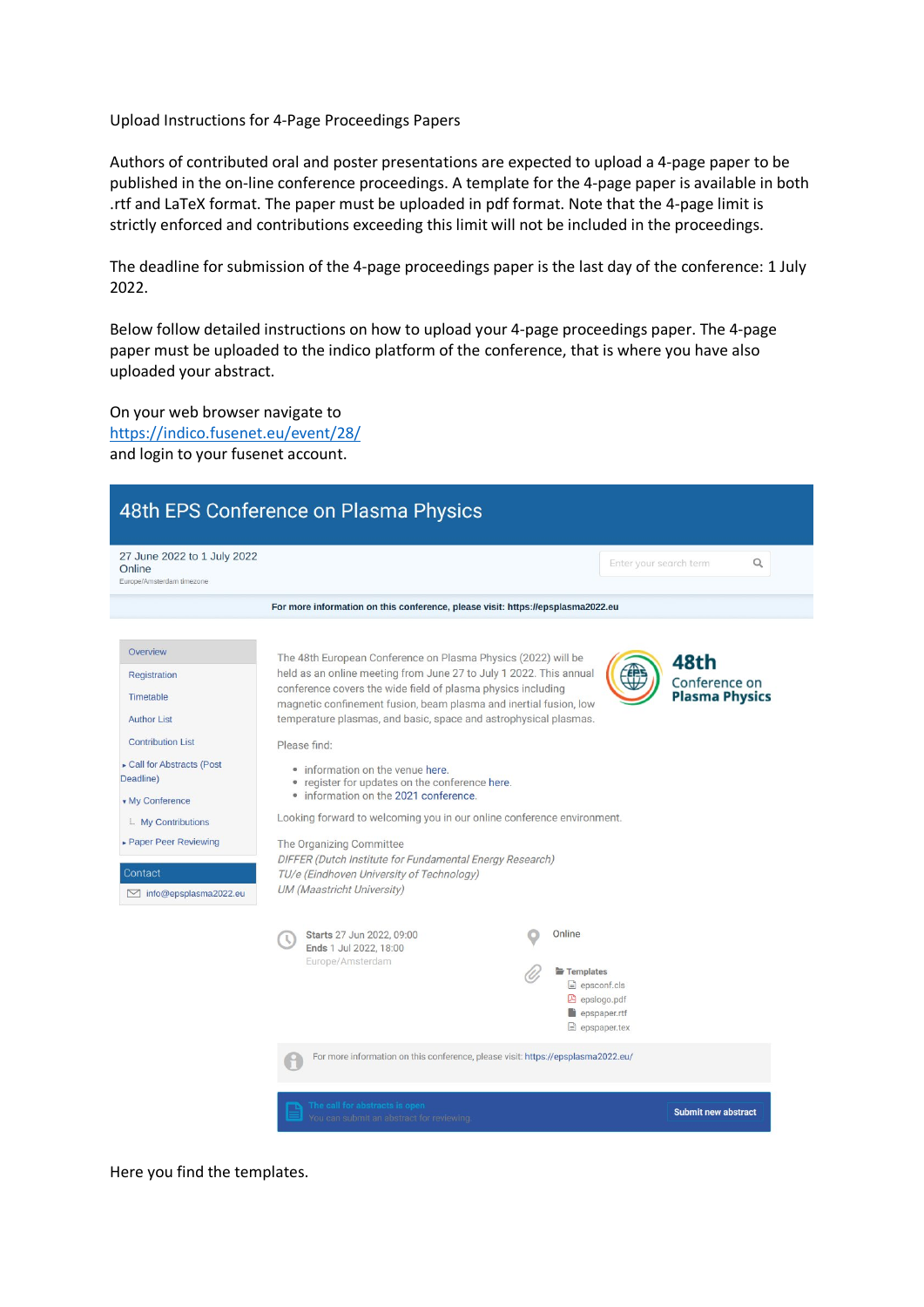In the left menu you will find the options My Conference -> My contributions. Select My contributions to get a list of your submitted contributions.

| 48th EPS Conference on Plasma Physics                                                                                              |                                                                                                                                                                                                                           |                             |  |  |  |
|------------------------------------------------------------------------------------------------------------------------------------|---------------------------------------------------------------------------------------------------------------------------------------------------------------------------------------------------------------------------|-----------------------------|--|--|--|
| 27 June 2022 to 1 July 2022<br>Online<br>Europe/Amsterdam timezone                                                                 |                                                                                                                                                                                                                           | Q<br>Enter your search term |  |  |  |
|                                                                                                                                    | For more information on this conference, please visit: https://epsplasma2022.eu                                                                                                                                           |                             |  |  |  |
| Overview<br>Registration<br>Timetable<br><b>Author List</b><br><b>Contribution List</b><br>► Call for Abstracts (Post<br>Deadline) | <b>My Contributions</b><br>Measurements and kinetic simulations of the Alternative Low Power Hybrid ion Engine (alphie)<br>Self-consistent simulation of Magnum-PSI target in SOLPS-ITER with a Finite Element Wall model |                             |  |  |  |
| <b>v</b> My Conference<br>L. My Contributions<br>► Paper Peer Reviewing                                                            |                                                                                                                                                                                                                           |                             |  |  |  |
| Contact<br>info@epsplasma2022.eu<br>$\sim$                                                                                         |                                                                                                                                                                                                                           |                             |  |  |  |

Next, select the contribution for which you would like to upload the 4-page paper.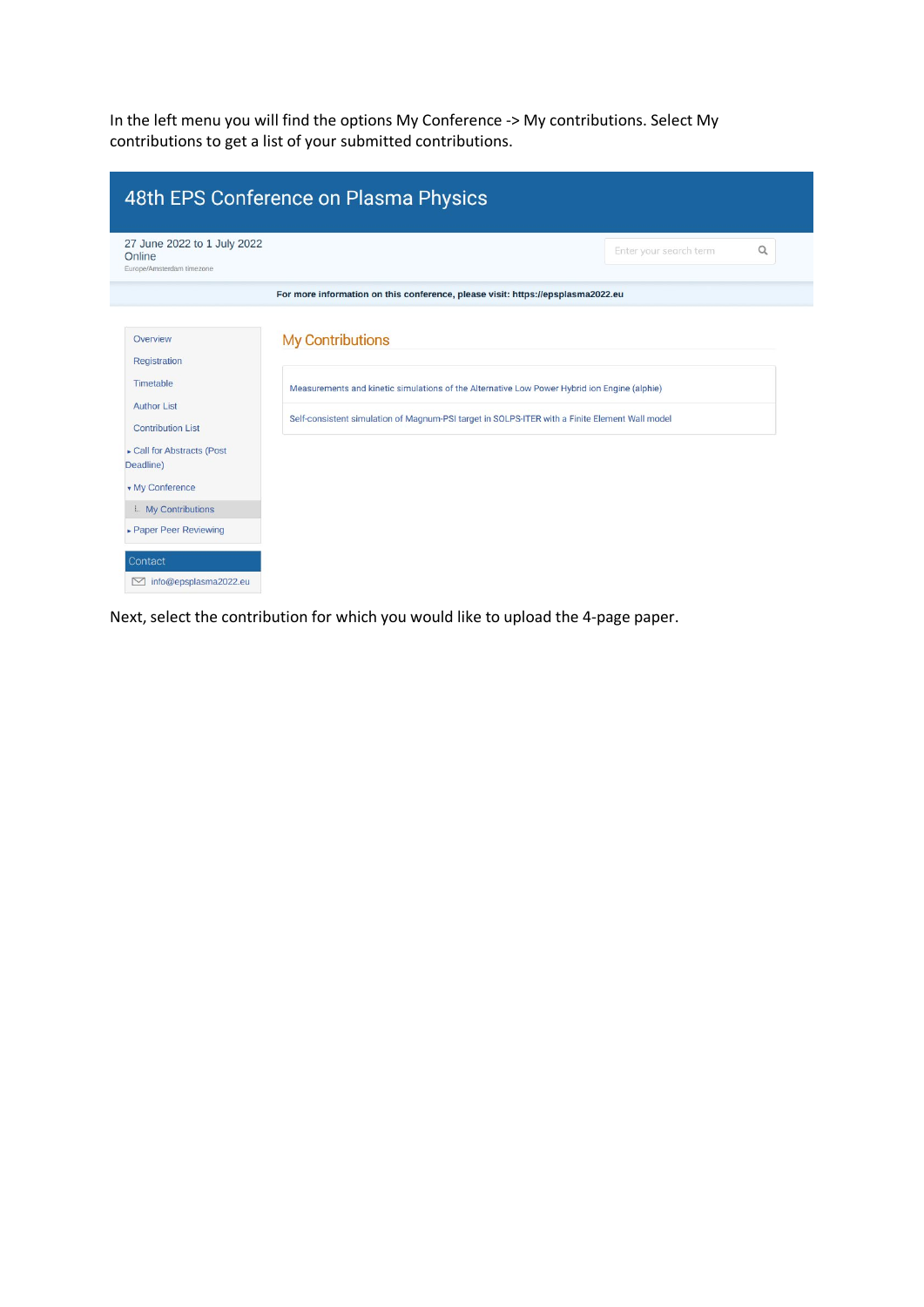

You should now see a window as above with the details of your contribution. At the bottom you find "Presentation materials", where you will find the abstract that you have uploaded. By clicking on the pencil to the right of this a new window will open as follows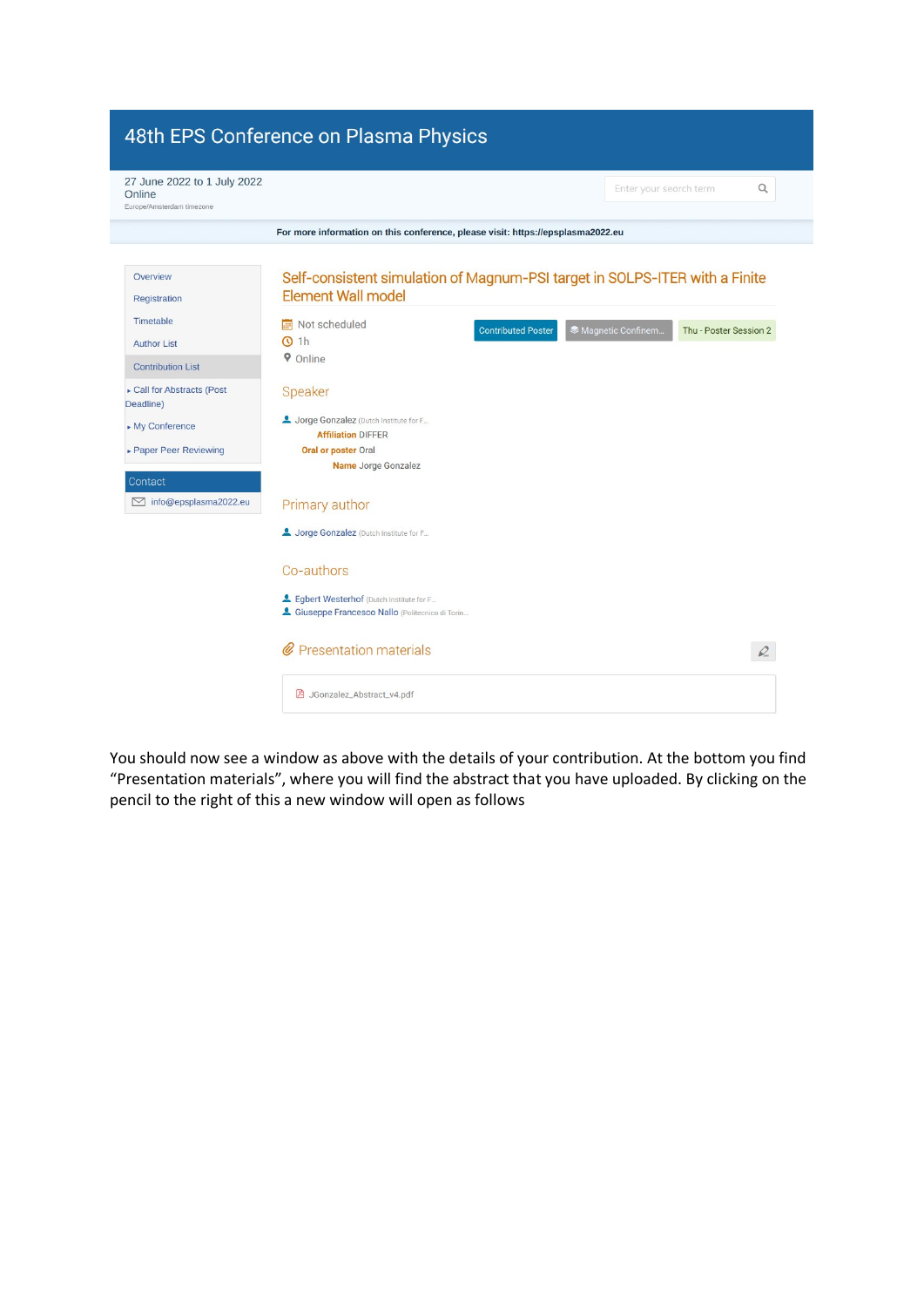| 48th EPS Conference on Plasma Physics                              |                                                                                                                                                        |                                              |  |  |  |
|--------------------------------------------------------------------|--------------------------------------------------------------------------------------------------------------------------------------------------------|----------------------------------------------|--|--|--|
| 27 June 2022 to 1 July 2022<br>Online<br>Europe/Amsterdam timezone |                                                                                                                                                        | Q<br>Enter your search term                  |  |  |  |
|                                                                    | For more information on this conference, please visit: https://epsplasma2022.eu                                                                        |                                              |  |  |  |
| Overview<br>Registration<br>Timetable                              | Self-consistent simulation of Magnum-PSI target in SOLPS-ITER with a Finite<br><b>Element Wall model</b><br>Not scheduled<br><b>Contributed Poster</b> | Magnetic Confinem.<br>Thu - Poster Session 2 |  |  |  |
| <b>Author List</b><br>Contribu                                     | $Q$ 1h<br>Manage material                                                                                                                              | $\boldsymbol{\times}$                        |  |  |  |
| $\triangleright$ Call for<br>Deadline)<br>€<br>$My$ Con            | Add materials to the contribution.<br>You can attach files or links using the buttons on the right.                                                    | Upload files<br>$\mathscr{O}$ Add link       |  |  |  |
| $\triangleright$ Paper F                                           | A JGonzalez_Abstract_v4.pdf                                                                                                                            | 19/05/2022, 10:18                            |  |  |  |
| <b>Contact</b><br>$\boxdot$ info                                   |                                                                                                                                                        | <b>B</b> New folder                          |  |  |  |
|                                                                    | Jorge Gonzalez (Dutch Institute for F.,                                                                                                                |                                              |  |  |  |
|                                                                    | Co-authors                                                                                                                                             |                                              |  |  |  |
|                                                                    | Legbert Westerhof (Dutch Institute for F<br>4 Giuseppe Francesco Nallo (Politecnico di Torin                                                           |                                              |  |  |  |
|                                                                    | @ Presentation materials                                                                                                                               | $\mathcal{Q}$                                |  |  |  |
|                                                                    | A JGonzalez_Abstract_v4.pdf                                                                                                                            |                                              |  |  |  |
|                                                                    | Help   Contact                                                                                                                                         |                                              |  |  |  |